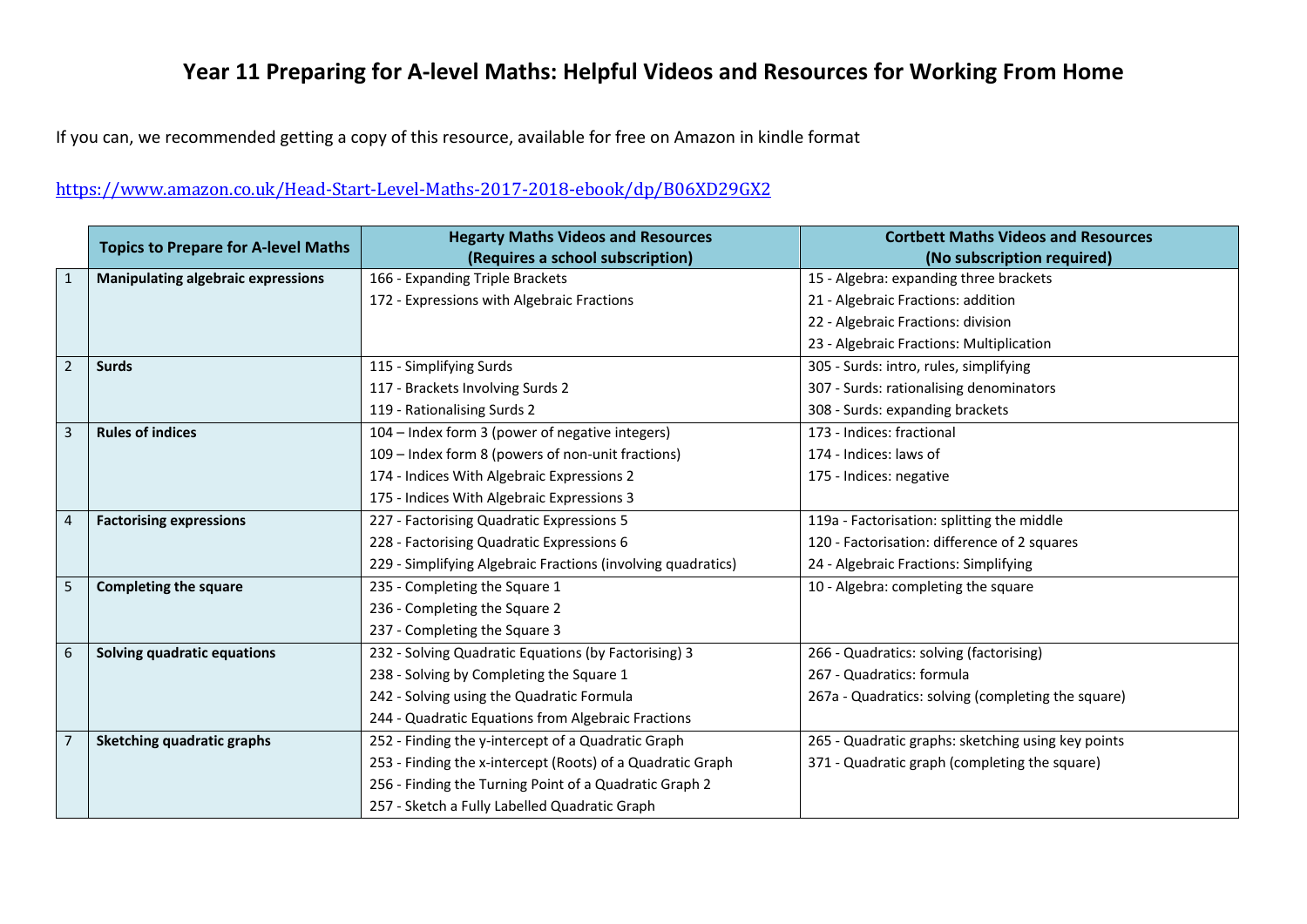| 8                              | Solving linear simultaneous equations | 193 - Simultaneous Equations by Elimination 4                  | 295 - Simultaneous equations (elimination)               |
|--------------------------------|---------------------------------------|----------------------------------------------------------------|----------------------------------------------------------|
|                                |                                       | 194 - Simultaneous Equations by Substitution                   | 296 - Simultaneous equations (substitution, both linear) |
| 9                              | Solving quadratic simultaneous        | 314 - Equation of a Circle 1                                   | 12 - Algebra: equation of a circle                       |
|                                | equations                             | 246 - Simultaneous Equations Involving Quadratics              | 298 - Simultaneous equations (advanced)                  |
| 1                              | Solving simultaneous equations        | 259 - Simultaneous Equations Using Graphs (Quadratic & Linear) | 297 - Simultaneous equations (graphical)                 |
| 0                              | graphically                           |                                                                |                                                          |
| $\mathbf{1}$                   | <b>Linear inequalities</b>            | 273 - Linear Inequalities as Graph Regions 1                   | 180 - Inequalities: graphical y>a or x>a                 |
| 1                              |                                       | 274 - Linear Inequalities as Graph Regions 2                   | 181 - Inequalities: graphical y>x+a                      |
|                                |                                       | 275 - Linear Inequalities as Graph Regions 3                   | 182 - Inequalities: region                               |
| $\mathbf 1$                    | <b>Quadratic inequalities</b>         | 277 - Solving Quadratic Inequalities                           | 378 - Inequalities: quadratic                            |
| $\overline{2}$<br>$\mathbf{1}$ | Sketching cubic and reciprocal graphs | 298 - Cubic Graphs (from a Table of Values)                    | 344 - Types of graph: cubics                             |
| 3                              |                                       | 299 - Cubic Graphs (Recognising)                               | 346 - Types of graph: reciprocal                         |
|                                |                                       | 300 - Reciprocal Graphs 1                                      |                                                          |
|                                |                                       |                                                                |                                                          |
| 1<br>4                         | <b>Translating graphs</b>             | 307 - Graph Transformations 1 f(x)+a                           | 323 - Transformations of graphs                          |
|                                |                                       | 308 - Graph Transformations 2 f(x+a)                           |                                                          |
| 1<br>5                         | <b>Straight line graphs</b>           | 210 - Straight Lines Graphs 5                                  | 194 - Linear graphs: find equation of a line             |
|                                |                                       | 213 - Straight Lines Graphs 8                                  | 195 - Linear graphs: equation through 2 points           |
| $\mathbf{1}$<br>6              | Parallel and perpendicular lines      | 214 - Straight Line Graphs (Parallel)                          | 196 - Linear graphs: parallel lines                      |
|                                |                                       | 216 - Straight Line Graphs (Perpendicular) 2                   | 197 - Linear graphs: perpendicular lines                 |
|                                |                                       | 320 - Circle Normals and Tangents                              | 372 - Equation of a Tangent to a Circle                  |
| $\mathbf{1}$                   | <b>Pythagoras' Theorem</b>            | 506 - 3D Pythagoras 2                                          | 259 - Pythagoras: 3D                                     |
| $\overline{7}$                 |                                       | 501 - Pythagoras (Applied) 1                                   | 260 - Pythagoras: rectangles/isosceles triangles         |
|                                |                                       | 502 - Pythagoras (Applied) 2                                   | 263 - Pythagoras: distance points                        |
| $\mathbf{1}$                   | Direct and inverse proportion         | 344 - Algebraic Direct Proportion 2                            | 254 - Proportion: direct                                 |
| 8                              |                                       | 346 - Algebraic Inverse Proportion 1                           | 255 - Proportion: inverse                                |
| 1                              | <b>Circle theorems</b>                | 604 - Circle Theorems (Multi Step) 1                           | 64 - Circle theorems – theorems                          |
| 9                              |                                       | 605 - Circle Theorems (Multi Step) 2                           | 65 - Circle theorems – examples                          |
|                                |                                       | 606 - Circle Theorems (Multi Step) 3                           |                                                          |
| $\overline{2}$                 | <b>Trigonometry</b>                   | 585 - 3D Trigonometry 5                                        | 332 - Trigonometry: 3D                                   |
| 0                              |                                       | 303 - Sine Graph                                               | 338 - Trigonometry: Sine graph                           |
|                                |                                       | 304 - Cosine Graph                                             | 339 - Trigonometry: Cosine graph                         |
|                                |                                       | 305 - Tangent Graph                                            | 340 - Trigonometry: Tangent graph                        |
|                                |                                       | 521 - Sine Rule (Find Side) 1                                  | 333 - Trigonometry: sine rule (sides)                    |
|                                |                                       | 523 - Sine Rule (Find Angle) 1                                 | 334 - Trigonometry: sine rule (angles)                   |
|                                |                                       | 525 - Singe Rule (Ambiguous Case)                              | 334a - Trigonometry: sine rule (ambiguous case)          |
|                                |                                       | 527 - Cosine Rule (Find Side) 1                                | 335 - Trigonometry: cosine rule (sides)                  |